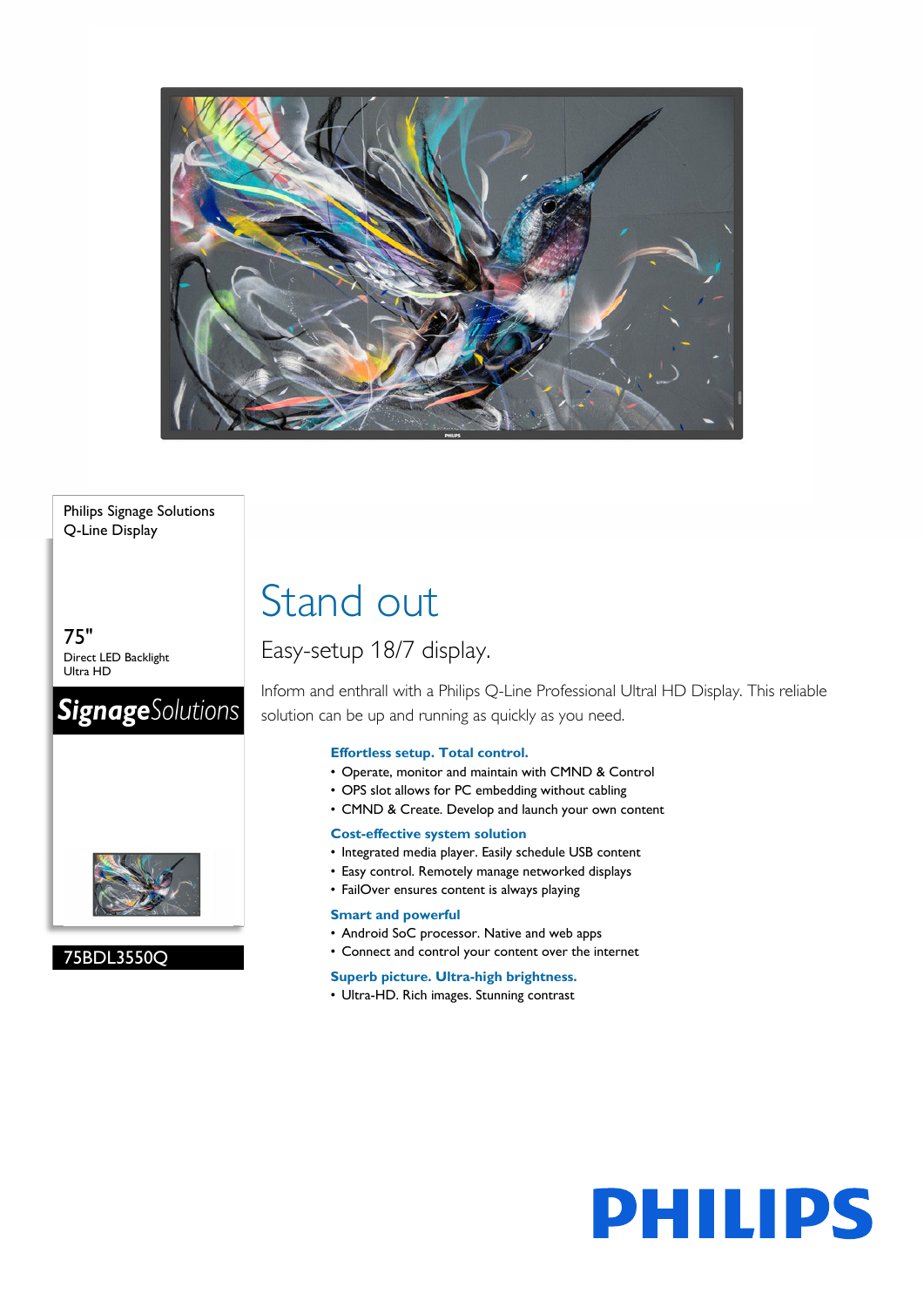# **Highlights**

### **CMND & Control**



Run your display network over a local (LAN) connection. CMND & Control allows you to perform vital functions like controlling inputs and monitoring display status. Whether you're in charge of one screen or 100.

### **Integrated media player**

Easily schedule content to play from USB. Your Philips Professional Display will wake from standby to play the content you want, and then return to standby once playback is done.

### **FailOver**



From waiting room to meeting room, never show a blank screen. FailOver lets your Philips Professional Display switch automatically between primary and secondary inputs

ensuring content keeps playing even if the primary source goes down. Simply set a list of alternate inputs to be sure your business is always on.

### **OPS slot**



Integrate a full-power PC or Android-powered CRD50 module directly into your Philips Professional Display. The OPS slot contains all the connections you need to run your slot-in solution, including a power supply.

### **CMND & Create**



Take control of your content with CMND & Create. A drag-and-drop interface makes it simple to publish your own content-whether it's a daily specials board or branded corporate information. Preloaded templates and

integrated widgets ensure your stills, text, and video will be up and running in no time.

### **Powered by Android 8**

Control your display via an Internet connection. Android-powered Philips Professional Displays are optimized for native Android apps, and you can install web apps directly to the display too. A new Android 8 ensures the software is kept secure and remain to the latest specification for longer.

### **SmartBrowser**

Connect and control your content over the internet with the integrated HTML5 browser. Using the Chromium based browser, design your content online and connect a single display, or your complete network. Show content in both landscape and portrait mode, with fullHD resolution. Streaming content can also be shown in a PIP (picture-in-picture) window. Simply connect the display to the internet using WiFi (optional) or with an RJ45 cable, and enjoy your own created playlist

ULTRA<br>RESOLUTION